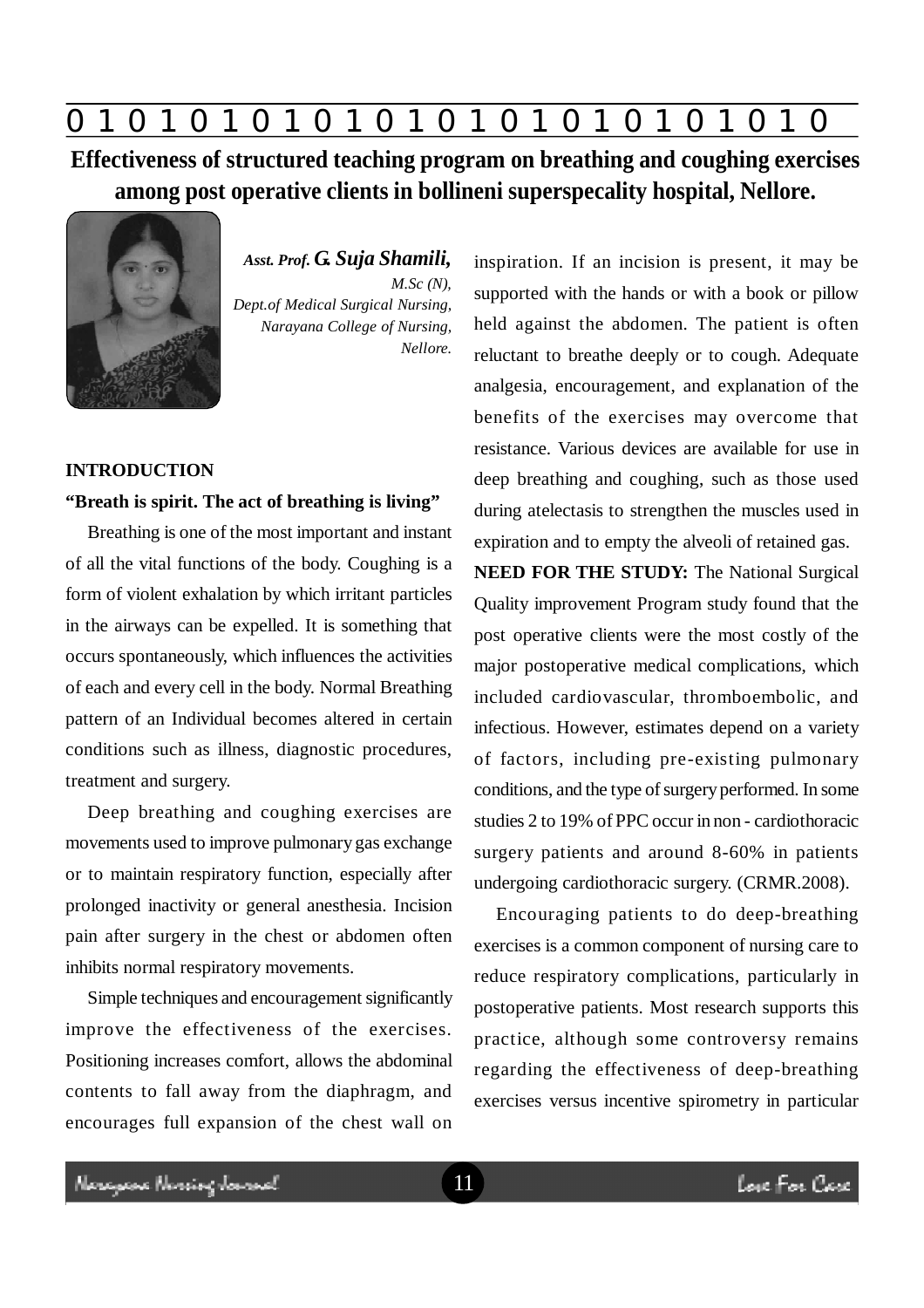# **0 z 0 z 0 z 0 z 0 z 0 z 0 z 0 z 0 z 0 z 0 z 0 z 0**

patient populations.

There is a 15 per 1000 deaths occurs yearly postoperative patients due to a postoperative pulmonary complications. Pulmonary complications are a major cause of morbidity and mortality during the postoperative period. (CINHAL)

### **OBJECTIVES OF THE STUDY:**

 To assess the pretest knowledge regarding Breathing and Coughing Exercises among post operative clients.

❖ To develop and implement the structured teaching program regarding Breathing and Coughing Exercises among post operative clients.

 $\cdot$  To assess the effectiveness of structured teaching program through post test knowledge regarding Breathing and Coughing Exercises among post operative clients.

 To find out the association between the pretest knowledge regarding Breathing and Coughing Exercises with selected demographic variables.

 To find out the association between the post knowledge regarding Breathing and Coughing Exercises with selected demographic variables.

#### **METHODOLOGY:**

**RESEARCH APPROACH:** Quantitative research approach.

**RESEARCH DESIGN:** One group pre test post test design.

**SETTING OF THE STUDY:** The study was conducted in Bollineni super specialty hospital.

**POPULATION:** Post operative patients who has

underwent thoraco – abdominal surgery.

**SAMPLE:** Post Operative patients who has underwent thoraco – abdominal surgery in Bollineni Super specialty Hospital, Nellore.

**SAMPLING TECHNIQUE**: Non probability convenience sampling technique.

**SAMPLE SIZE:** 60 post operative patients who have underwent thoraco – abdominal surgery in Bollineni Super specialty hospital.

**Inclusion criteria:** The study includes the adults who are:

Above 20 years.

 $\triangleright$  Are willing to participate in the study.

 $\triangleright$  Are able to understand and speak Telugu or English.

Available at the time of data collection.

 $\triangleright$  Patients underwent thoraco – abdominal surgical procedure at Bollineni Super speciality hospital in Nellore.

**Exclusion criteria**: The study excludes adults who are:

Below 20years.

Not willing to participate in the study.

 Unable to understand and speak Telugu or English.

 Patients who have not undergone thoraco abdominal surgery procedure at Bollineni Super speciality Hospital in Nellore.

Clients included in the pilot study.

#### **Description of the tool:**

**Part A** – deals with Socio demographic variables of post operative patients who has undergone thoraco abdominal surgery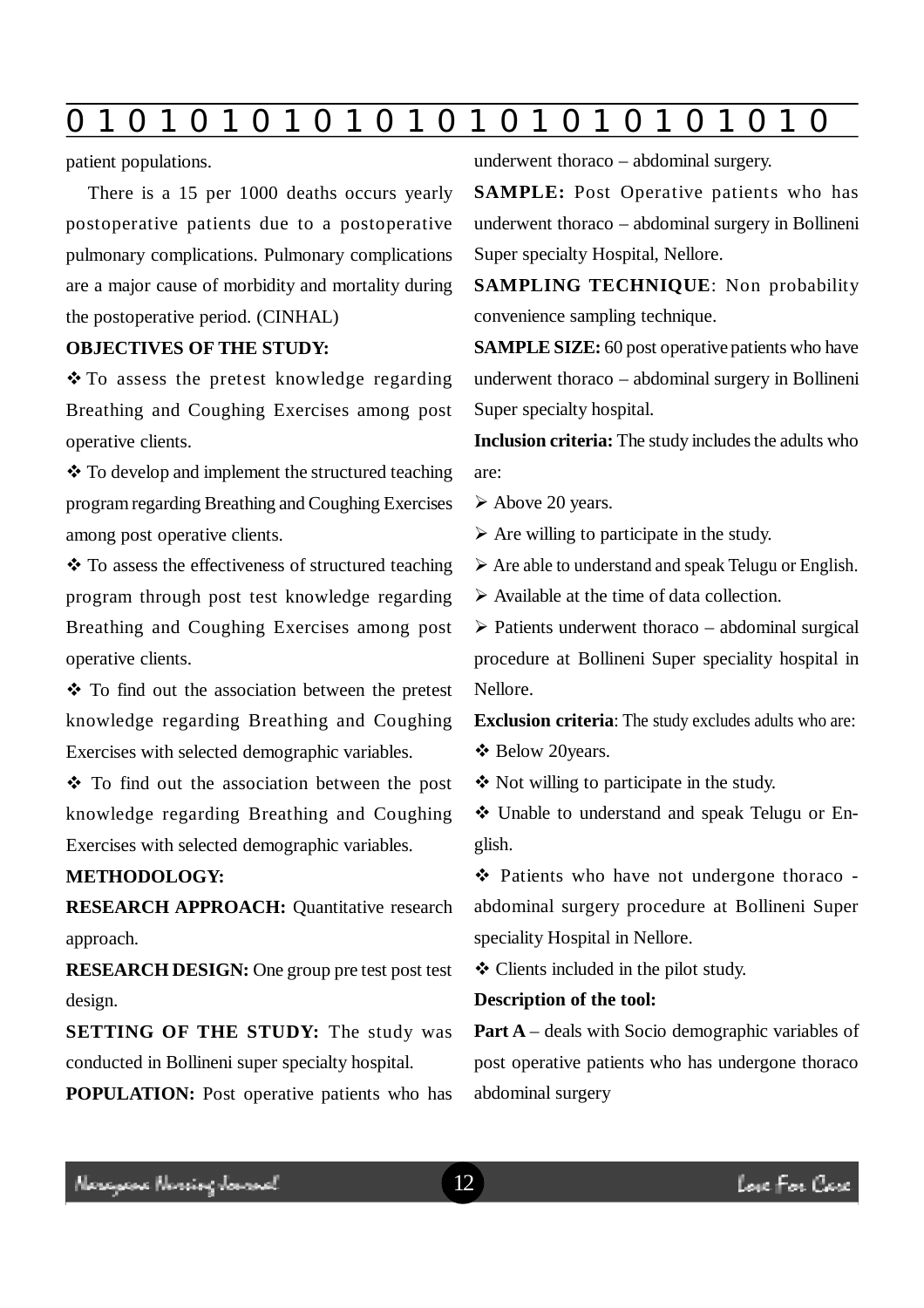|  | $\mathbf 0$ | $\blacksquare$ | $\bullet$ |  |  |  |  |  |  |  |  |  | 0 |
|--|-------------|----------------|-----------|--|--|--|--|--|--|--|--|--|---|
|--|-------------|----------------|-----------|--|--|--|--|--|--|--|--|--|---|

**Part B** – deals with structured questionnaire.

**RESULTS:** The results were computed using descriptive and inferential statistics based on the following objectives of the study.

*Section-I:* Description of demographic variables. *Section-II:* Item wise analysis of pretest and post test

knowledge score on Breathing and coughing exercises among postoperative clients.

*Section-III:* The effectiveness of structured teaching programe through pretest and post test knowledge scores.

*Section-IV:* Association between pretest knowledge scores and selected demographic variables.

*Section-V:* Association between post test knowledge scores and selected demographic variables.

 $N=60$ 

# **Table: 1: Effectiveness of structured teaching program through pretest and post test knowledge**

|        |               |                          |            |           | .          |
|--------|---------------|--------------------------|------------|-----------|------------|
| SL. No | category      | Pre test                 |            | Post test |            |
|        |               | Frequency                | Percentage | Frequency | Percentage |
|        | Below average | 60                       | 100%       |           |            |
| 2      | Average       |                          |            | 20        | 33.33%     |
| 3      | Above average | $\overline{\phantom{0}}$ |            | 40        | 66.67%     |

**Table: 2: Comparison of mean and standard deviation of pre-test and post test knowledge score**

| Sl. No. |             | <b>Pretest</b>   |       | <b>Postest</b>   | Z test | DF | LOS      |
|---------|-------------|------------------|-------|------------------|--------|----|----------|
|         | <b>Mean</b> | <b>Standard</b>  | Mean  | <b>Standard</b>  |        |    |          |
|         |             | <b>Deviation</b> |       | <b>Deviation</b> |        |    |          |
|         | 5.88        | 1.54             | 23.52 | 2.65             | 41.93  | 59 | $S^{**}$ |

**Association between post test knowledge score with their selected socio demographic variables:** There is no significant association between post test knowledge score with their selected socio demographic variables.

# **Major findings of the study**

 $\div$  Majority of the respondents 60 (100%) had Below average knowledge regarding breathing and coughing exercises.

 The Pre test mean knowledge score of breathing and coughing exercises among postoperative clients was 5.88% with Standard Deviation 1.541.

 $\div$  Majority of the respondents 40 (66.67%) had above average knowledge regarding Breathing and coughing exercises.

• The post test mean knowledge score of breathing and coughing exercises among post operative client was 23.52% with Standard Deviation of 2.658.

• There is no significant association between post test knowledge score with their selected socio demographic variables.

Neregeae Nereig Jamaal